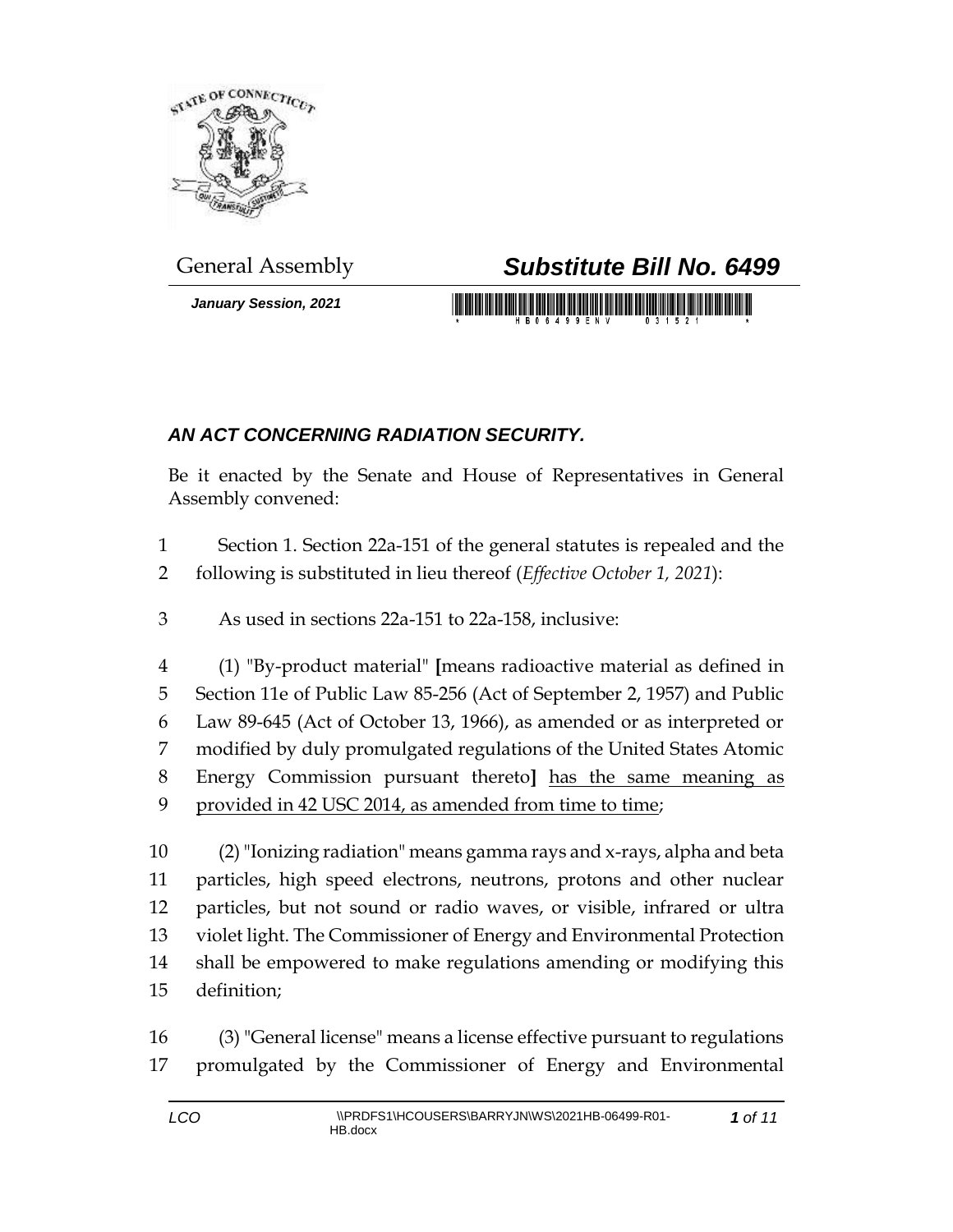Protection without the filing of an application for, or issuance of a licensing document for, the transfer, transport, acquisition, ownership, possession or use of quantities of, or devices or equipment utilizing by- product, source, special nuclear materials or other radioactive material occurring naturally or produced artificially;

 (4) "Specific license" means a license, issued after application, to use, manufacture, produce, transfer, transport, receive, acquire, own, or possess quantities of, or devices or equipment utilizing by-product, source, special nuclear materials or other radioactive material occurring naturally or produced artificially;

 (5) "Person" means any individual, corporation, limited liability company, partnership, firm, association, trust, estate, public or private institution, group, agency, political subdivision of this state, any other state or political subdivision or agency thereof, and any legal successor, representative, agent or agency of any of the foregoing, other than the United States **[**Atomic Energy**]** Nuclear Regulatory Commission or any successor thereto, and other than agencies of the government of the United States licensed by the United States **[**Atomic Energy**]** Nuclear Regulatory Commission or any successor thereto;

 (6) "Registration" means registration in conformance with the 38 requirements of section 22a-148, as amended by this act. The issuance of a specific license pursuant to sections 22a-151 to 22a-158, inclusive, shall be deemed to satisfy fully any registration requirements set forth in said section;

 (7) "Source material" **[**means material as defined in Section 11z of Public Law 85-256 (Act of September 2, 1957) and Public Law 89-645 (Act of October 13, 1966), as amended or as interpreted or modified by duly promulgated regulations of the United States Atomic Energy Commission pursuant thereto**]** has the same meaning as provided in 42 USC 2014, as amended from time to time;

(8) "Special nuclear material" **[**means material as defined in Section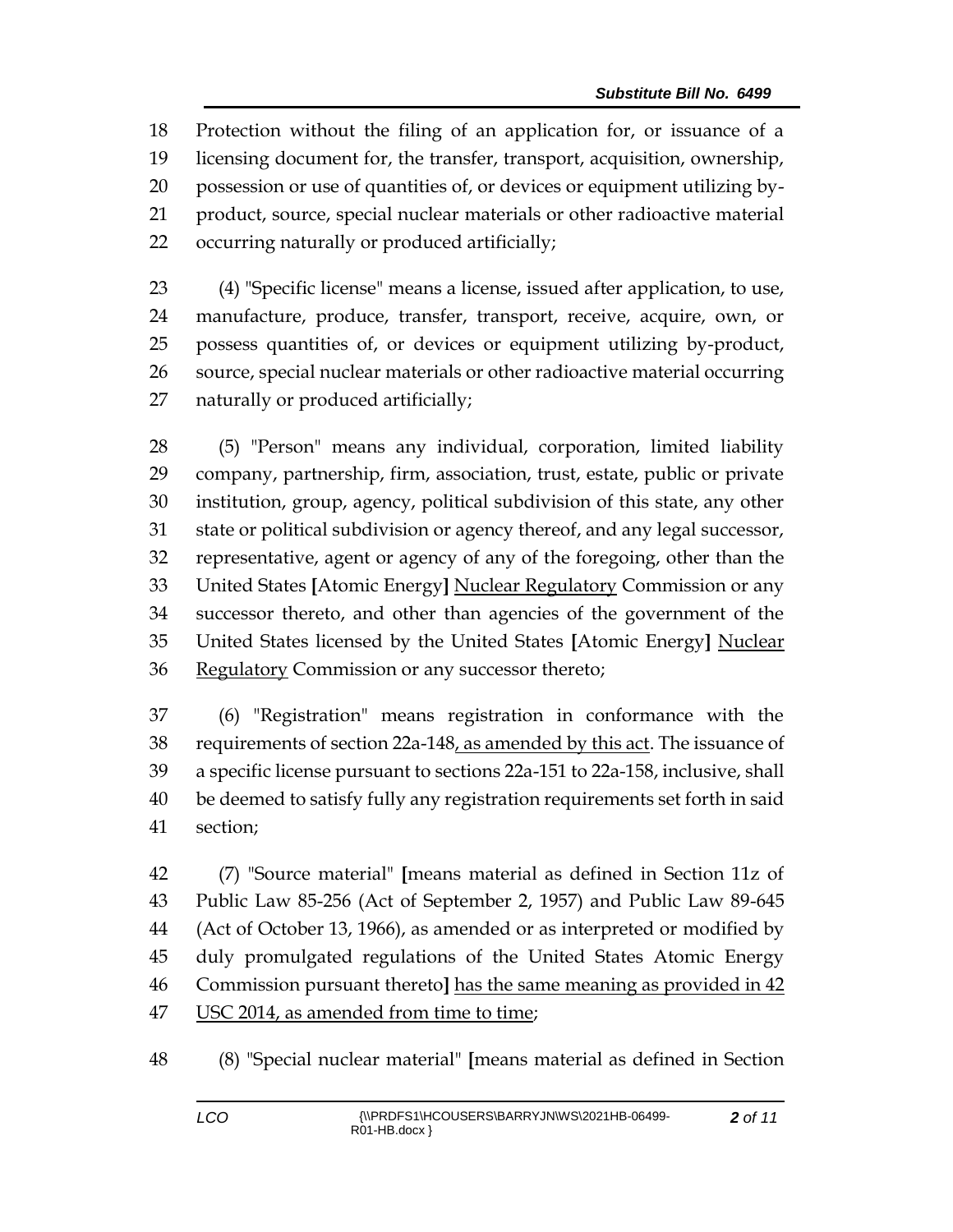11aa of Public Law 85-256 (Act of September 2, 1957) and Public Law 89- 645 (Act of October 13, 1966), as amended or as interpreted or modified by duly promulgated regulations of the United States Atomic Energy Commission pursuant thereto.**]** has the same meaning as provided in 53 section 42 USC 2014, as amended from time to time; (9) "Radioactive materials" means any solid, liquid or gas that emits ionizing radiation spontaneously; (10) "Commissioner" means the Commissioner of Energy and Environmental Protection or the commissioner's designee or agent. Sec. 2. Section 22a-153 of the general statutes is repealed and the following is substituted in lieu thereof (*Effective October 1, 2021*): (a) The Commissioner of Energy and Environmental Protection shall supervise and regulate in the interest of the public health and safety the use of ionizing radiation within the state. (b) Said commissioner may employ, subject to the provisions of chapter 67, and prescribe the powers and duties of such persons as may be necessary to carry out the provisions of sections 22a-151 to 22a-158, inclusive, as amended by this act. (c) Said commissioner shall **[**make such regulations as may be necessary to carry out the provisions of said sections**]** adopt regulations, in accordance with the provisions of chapter 54, concerning sources of ionizing radiation and radioactive materials, including, but not limited to, regulations: (1) Necessary to secure agreement state status from the United States Nuclear Regulatory Commission pursuant to section 274 of the Atomic 74 Energy Act of 1954, 42 USC 2021, as amended from time to time; (2) Relating to the construction, operation, control, tracking, security or decommissioning of sources of ionizing radiation, including, but not limited to, any modification or alteration of such sources;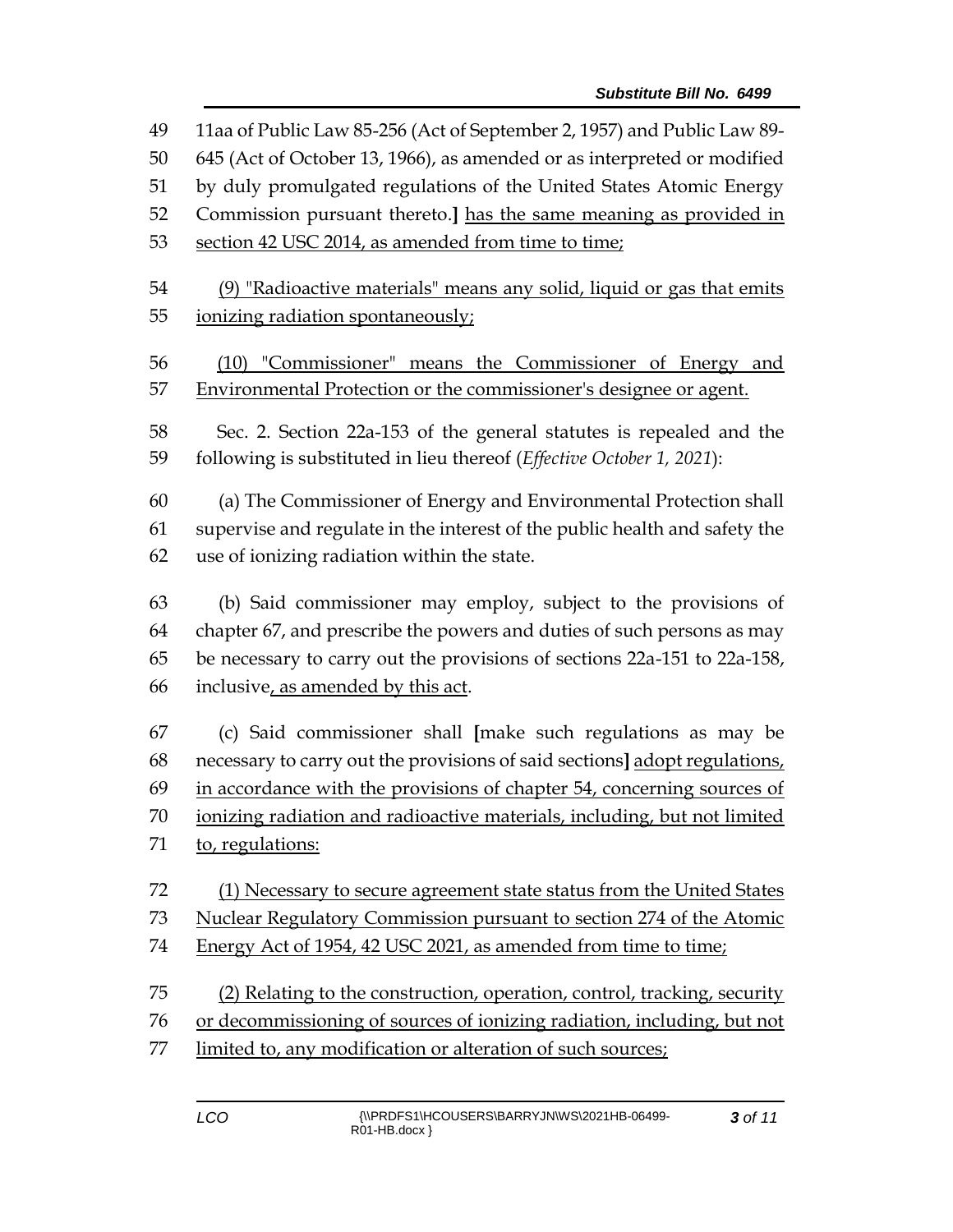| 78  | (3) Relating to the production, transportation, use, storage,             |  |  |
|-----|---------------------------------------------------------------------------|--|--|
| 79  | possession, management, treatment, disposal or remediation of             |  |  |
| 80  | radioactive materials;                                                    |  |  |
| 81  | (4) Relating to planning for and responding to terrorist or other         |  |  |
| 82  | emergency events, or the potential for such events, that involve or may   |  |  |
| 83  | include radioactive materials;                                            |  |  |
| 84  | (5) Necessary to carry out the provisions of sections 22a-151 to 22a-     |  |  |
| 85  | 158, inclusive, as amended by this act;                                   |  |  |
| 86  | (6) Establishing fees for the licensure of sources of ionizing radiation, |  |  |
| 87  | that, in conjunction with the fees collected pursuant to section 22a-148, |  |  |
| 88  | as amended by this act, shall be sufficient for the administration,       |  |  |
| 89  | implementation and enforcement of an ionizing radiation program; and      |  |  |
| 90  | (7) To reciprocate in the recognition of specific licenses issued by the  |  |  |
| 91  | United States Nuclear Regulatory Commission (NRC) or another state        |  |  |
| 92  | that has reached agreement with the NRC pursuant to 42 USC 2021(b),       |  |  |
| 93  | as amended from time to time.                                             |  |  |
| 94  | (d) The Governor, or the commissioner, is authorized to employ such       |  |  |
| 95  | consultants, experts and technicians as [he shall deem] are necessary for |  |  |
| 96  | the purpose of conducting investigations and reporting [to him] on        |  |  |
| 97  | matters connected with the implementation of the provisions of [said]     |  |  |
| 98  | sections 22a-148 to 22a-158, inclusive, as amended by this act.           |  |  |
| 99  | (e) Any fees collected in accordance with section 22a-148, as amended     |  |  |
| 100 | by this act, or 22a-150, or any regulations adopted pursuant to           |  |  |
| 101 | subsection (c) of this section, shall be deposited in the General Fund.   |  |  |
| 102 | (f) The commissioner may establish radiation exposure guidelines for      |  |  |
| 103 | emergency responders and the public for the management of                 |  |  |
| 104 | emergencies involving radioactive materials. Any such guidelines may      |  |  |
| 105 | be based upon the recommendations of the federal government and the       |  |  |
| 106 | National Council on Radiation Protection and Measurements.                |  |  |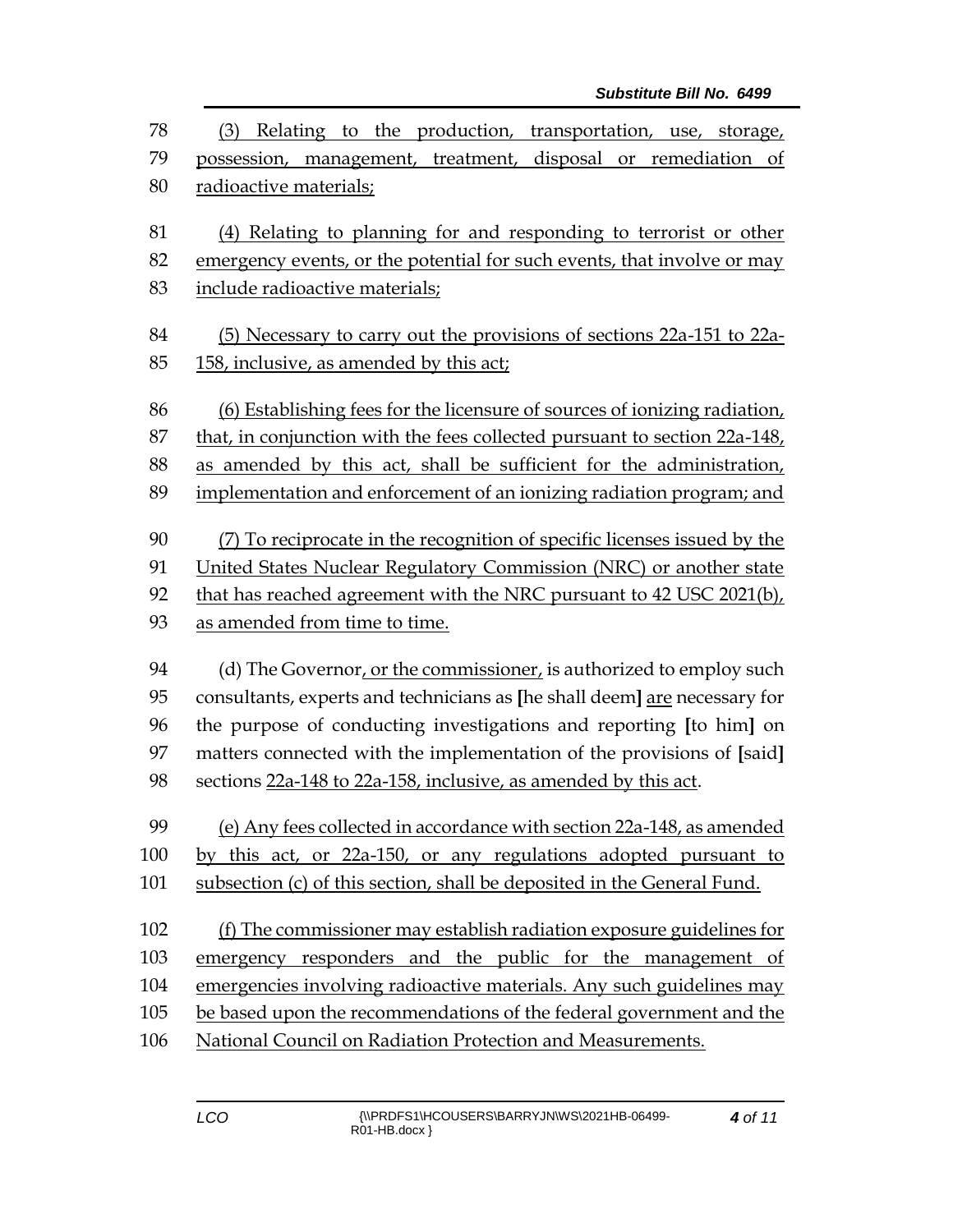Sec. 3. Subsection (a) of section 22a-154 of the general statutes is repealed and the following is substituted in lieu thereof (*Effective October 1, 2021*):

 (a) The Commissioner of Energy and Environmental Protection **[**may provide by regulation for**]** shall adopt regulations, in accordance with the provisions of chapter 54, for the general or specific licensing of **[**by- product, source, special nuclear materials and other**]** sources of ionizing radiation. **[**, or devices or equipment utilizing such materials, and for amendment, suspension, or revocation of licenses issued pursuant thereto**]** The commissioner may issue, deny, renew, modify, suspend or revoke such licenses and may include such terms and conditions in such licenses that the commissioner deems necessary.

 Sec. 4. Section 22a-157 of the general statutes is repealed and the following is substituted in lieu thereof (*Effective October 1, 2021*):

 No person shall construct, operate, use, manufacture, produce, transport, transfer, receive, acquire, decommission, own or possess any source of ionizing radiation, unless **[**exempt, licensed or registered in accordance with the provisions of sections 22a-148 to 22a-158, inclusive**]** such activity is in compliance with all requirements of this chapter, including any regulation adopted, or registration or license issued pursuant to this chapter. No person shall produce, transport, store, possess, manage, treat, remediate, distribute, sell, install, repair or dispose of any radioactive materials, unless such activity is in compliance with all requirements of this chapter, including any regulation adopted, or registration or license issued pursuant to this chapter. No person shall fail to register a source of ionizing radiation required to be registered under this chapter, including as required by 134 any regulation adopted, or registration or license issued pursuant to this 135 chapter.

 Sec. 5. (NEW) (*Effective October 1, 2021*) (a) The Commissioner of Energy and Environmental Protection may take steps that the commissioner deems necessary to protect human health and the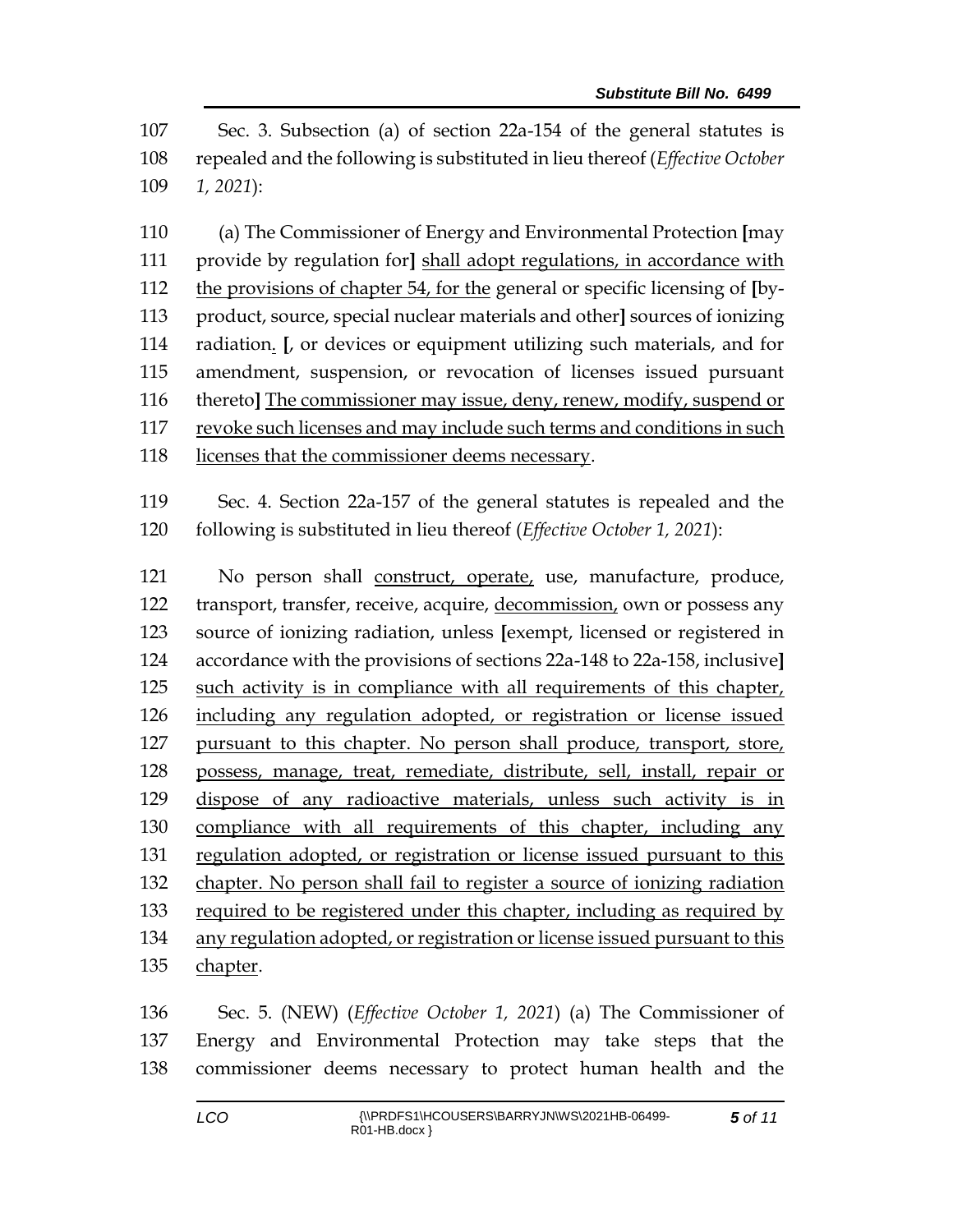environment, including, but not limited to, investigating, monitoring, abating, containing, mitigating or removing any hazard, potential hazard, pollution, contamination or potential pollution or contamination if: (1) Any person causes or is responsible for any exposure hazard or potential exposure hazard from radioactive materials, radioactive waste or a source of ionizing radiation, or causes or is responsible for pollution, contamination or potential pollution or contamination of any land, water, air or other natural resource of the state through a discharge, spillage, uncontrolled loss, release, leakage, seepage or filtration of radioactive material or radioactive waste, and does not act immediately to prevent, abate, contain, mitigate or remove such hazard, potential hazard, pollution, contamination, or potential pollution or contamination, to the satisfaction of the commissioner, or (2) the person responsible is unknown, and such hazard, potential hazard, pollution, contamination, or potential pollution or contamination, is not being prevented, abated, contained, mitigated or removed by the federal government, any state agency, any municipality or any regional or interstate authority. The commissioner may enter into a contract with any person for the purpose of carrying out the provisions of this subsection.

 (b) Any person who causes or is responsible for any exposure hazard or potential exposure hazard from radioactive materials, radioactive waste or a source of ionizing radiation or who causes or is responsible for pollution, contamination, or potential pollution or contamination of any land, water, air or other natural resource of the state through a discharge, spillage, uncontrolled loss, release, leakage, seepage or filtration of radioactive material or radioactive waste shall be liable for all costs and expenses incurred by the commissioner in accordance with subsection (a) of this section, including all costs and expenses to restore the air, water, land and other natural resources of the state, and shall be liable for all attorneys' fees, court costs and any other legal expenses incurred by the state regarding the recovery of such costs. Nothing in this subsection shall preclude the commissioner from seeking additional compensation or such other relief that a court may award, including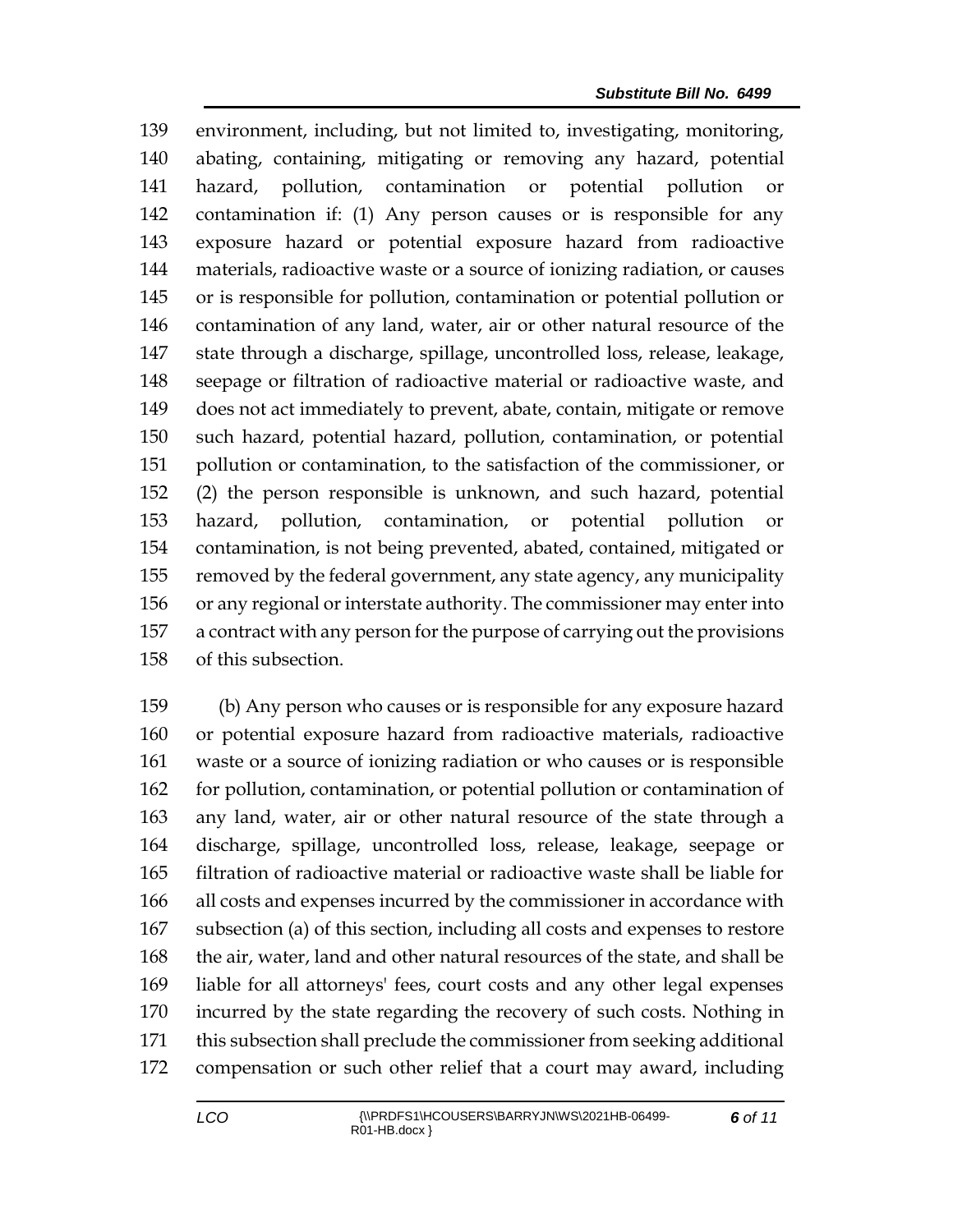punitive damages. When such hazard, potential hazard, pollution, contamination or potential pollution or contamination results from the action or inaction of more than one person, each person shall be held jointly and severally liable for such costs. Upon request of the commissioner, the Attorney General shall bring a civil action to recover all such costs and expenses from the person who caused or is responsible for any such hazard, potential hazard, pollution, contamination or potential pollution or contamination.

 (c) Any person who prevents, abates, contains, removes or mitigates any (1) exposure hazard or potential exposure hazard from radioactive materials, radioactive waste or a source of ionizing radiation that is not authorized by a provision of the general statutes, any regulation, registration or license, or (2) any pollution or contamination or potential pollution or contamination of any land, water, air or other natural resources of the state through a discharge, spillage, uncontrolled loss, release, leakage, seepage or filtration of radioactive material or radioactive waste that is not authorized by a provision of the general statutes, any regulation, registration or license, shall be entitled to reimbursement of the reasonable costs incurred or expended for such abatement, containment, removal or mitigation from any person whose negligent, reckless, knowing or intentional action or inaction caused such hazard, potential hazard, pollution, contamination or potential pollution or contamination. When such hazard, potential hazard, pollution, contamination or potential pollution or contamination results from the action or inaction of more than one person, each such person shall be held jointly and severally liable for such costs.

 (d) Whenever the commissioner incurs contractual obligations in carrying out the authority vested in the commissioner pursuant to subsection (a) of this section and the person who causes or is responsible for the hazard, potential hazard, pollution, contamination or potential pollution or contamination does not assume the tasks and responsibilities that are the subject of such contractual obligations, the commissioner shall request the Attorney General to bring a civil action,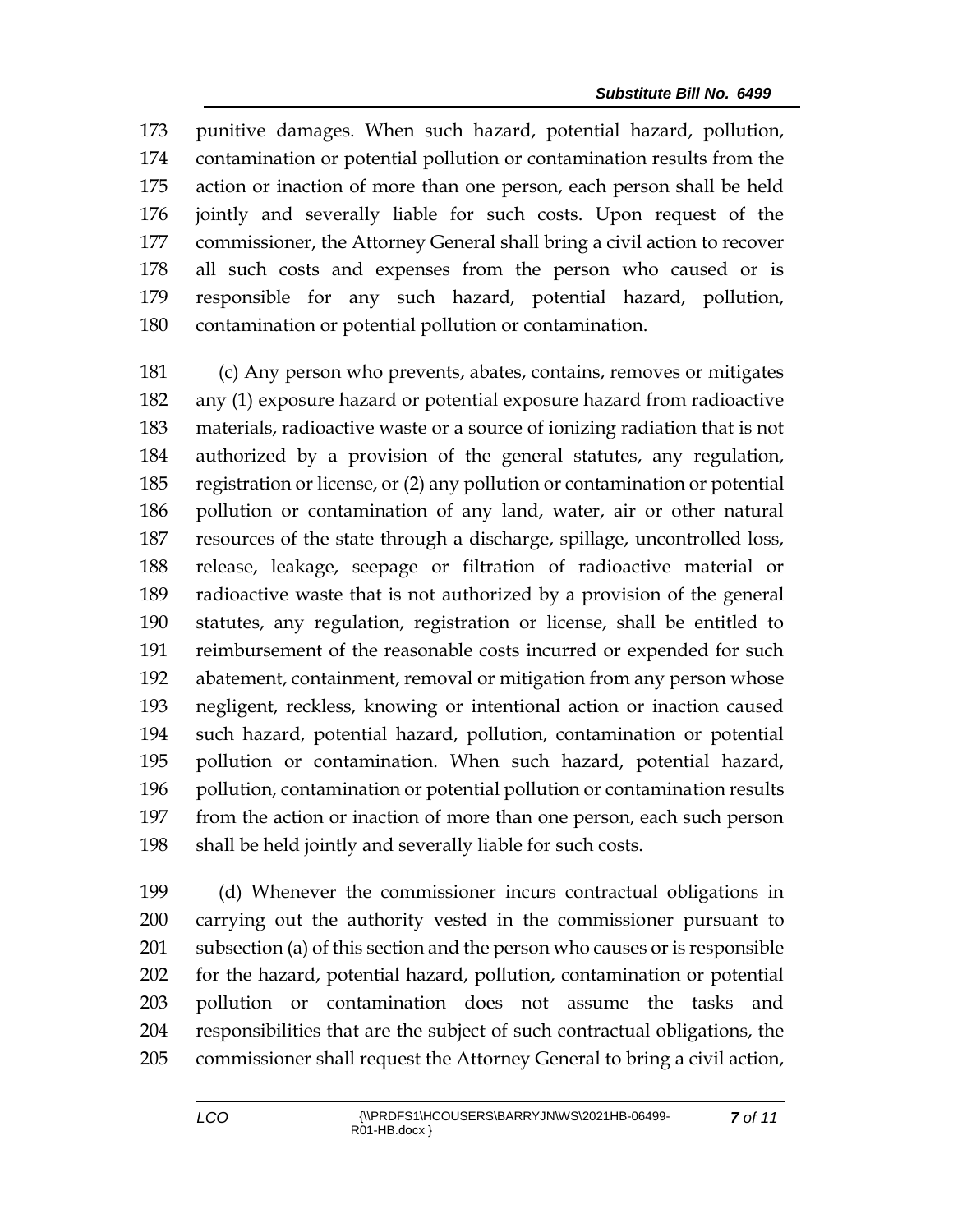pursuant to subsection (b) of this section, to recover the costs and expenses of such contractual obligations and other costs and expenses provided for in subsection (b) of this section. If the person responsible is unknown, the commissioner shall request the federal government to assume such contractual obligations to the extent provided for by federal law.

 Sec. 6. Subsection (a) of section 22a-6a of the general statutes is repealed and the following is substituted in lieu thereof (*Effective October 1, 2021*):

 (a) Any person who knowingly or negligently violates any provision of section 14-100b or 14-164c, subdivision (3) of subsection (b) of section 15-121, section 15-171, 15-172, 15-175, 22a-5, 22a-6 or 22a-7, chapter 440, chapter 441, section 22a-69 or 22a-74, subsection (b) of section 22a-134p, sections 22a-148 to 22a-150, inclusive, as amended by this act, section 22a-153, as amended by this act, 22a-154, as amended by this act, section 22a-157, as amended by this act, section 22a-158, section 22a-162, 22a- 171, 22a-174, 22a-175, 22a-177, 22a-178, 22a-181, 22a-183, 22a-184, 22a- 190, 22a-208, 22a-208a, 22a-209, 22a-213, 22a-220, 22a-225, 22a-231, 22a- 336, 22a-342, 22a-345, 22a-346, 22a-347, 22a-349a, 22a-358, 22a-359, 22a- 361, 22a-362, 22a-365 to 22a-379, inclusive, 22a-401 to 22a-411, inclusive, 22a-416, 22a-417, 22a-424 to 22a-433, inclusive, 22a-447, 22a-449, 22a-450, 22a-451, 22a-454, 22a-458, 22a-461, 22a-462 or 22a-471, or any regulation, order or permit adopted or issued thereunder by the Commissioner of Energy and Environmental Protection shall be liable to the state for the reasonable costs and expenses of the state in detecting, investigating, controlling and abating such violation. Such person shall also be liable to the state for the reasonable costs and expenses of the state in restoring the air, waters, lands and other natural resources of the state, including plant, wild animal and aquatic life to their former condition insofar as practicable and reasonable, or, if restoration is not practicable or reasonable, for any damage, temporary or permanent, caused by such violation to the air, waters, lands or other natural resources of the state, including plant, wild animal and aquatic life and to the public trust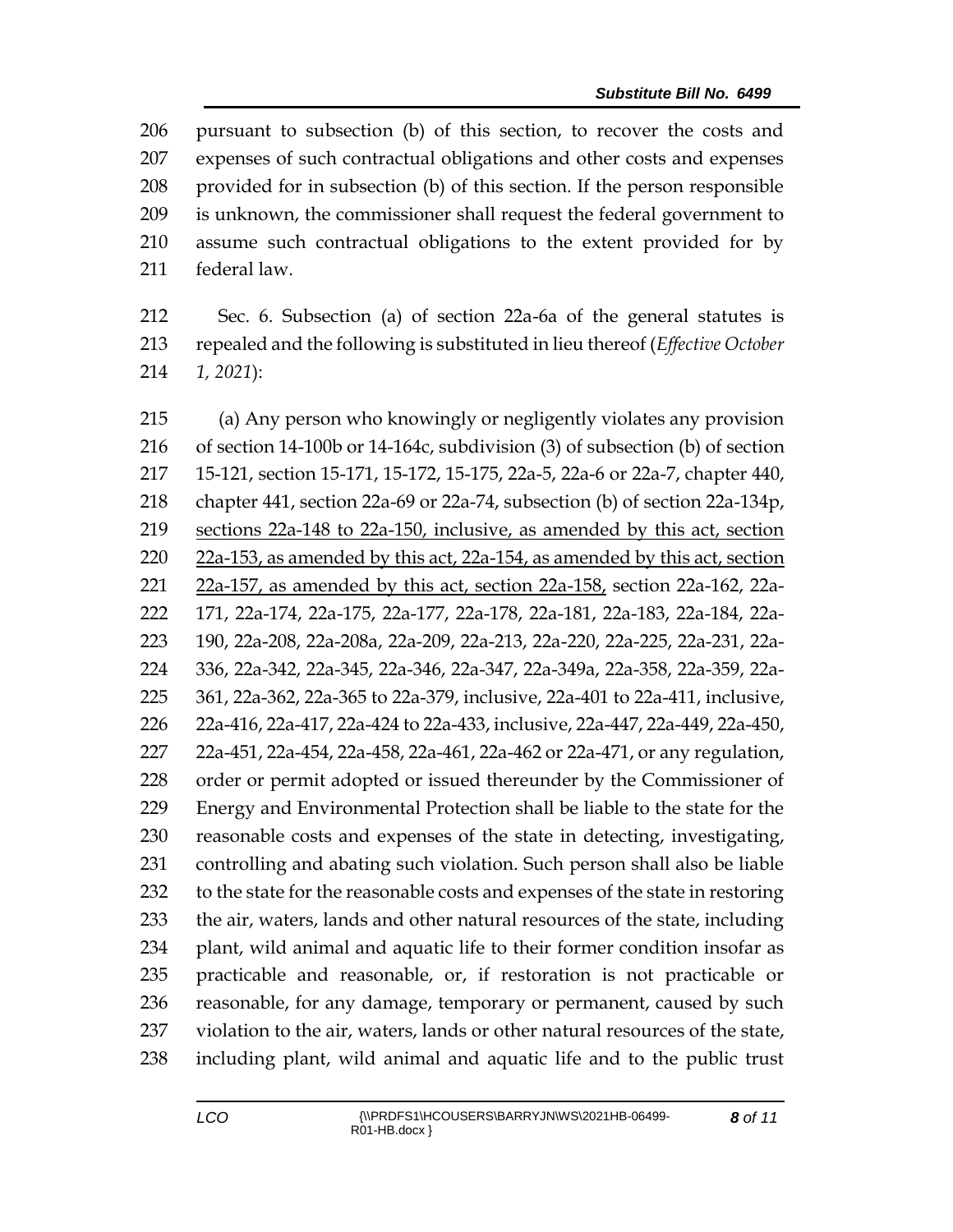therein. Institution of a suit to recover for such damage, costs and expenses shall not preclude the application of any other remedies.

 Sec. 7. Section 16a-101 of the general statutes is repealed and the following is substituted in lieu thereof (*Effective October 1, 2021*):

As used in this chapter:

 (1) "Atomic energy" **[**means all forms of energy released in the course of nuclear fission or nuclear transformation**]** has the same meaning as provided in 42 USC 2014, as amended from time to time;

 (2) "By-product material" **[**means any radioactive materials, except special nuclear materials, yielded in or made radioactive by exposure to the radiation incident to the process of producing or utilizing special nuclear materials**]** has the same meaning as provided in 42 USC 2014, as amended from time to time;

 (3) "Production facility" **[**means (A) any equipment or device capable of the production of special nuclear material in such quantity as to be of 254 significance to the common defense and security, or in such manner as to affect the health and safety of the public; or (B) any important component part especially designed for such equipment or device**]** has the same meaning as provided in 42 USC 2014, as amended from time to time;

 (4) "Special nuclear material" **[**means (A) plutonium and uranium enriched in the isotope 233 or in the isotope 235, and any other material which the Governor declares by order to be special nuclear material after the United States Atomic Energy Commission has determined the material to be such; or (B) any material artificially enriched by any of the foregoing**]** has the same meaning as provided in 42 USC 2014, as amended from time to time;

 (5) "Utilization facility" **[**means (A) any equipment or device, except an atomic weapon, capable of making use of special nuclear materials in such quantity as to be of significance to the common defense and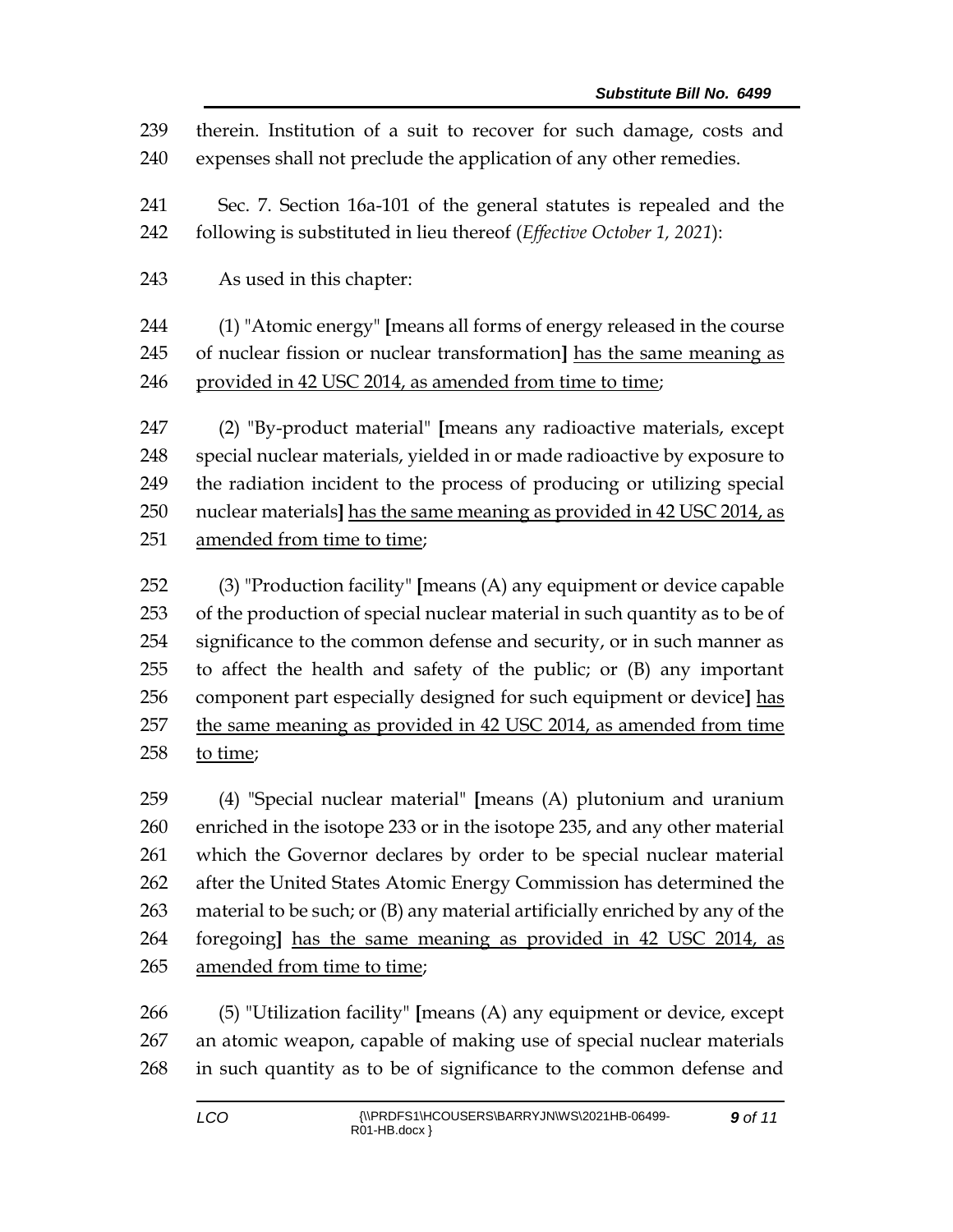security, or in such manner as to affect the health and safety of the public, or peculiarly adapted for making use of atomic energy in such quantity as to be of significance to the common defense and security, or in such manner as to affect the health and safety of the public; or (B) any important component part especially designed for such equipment or device.**]** has the same meaning as provided in 42 USC 2014, as amended 275 from time to time; (6) "Radioactive material" has the same meaning as provided in 42 USC 2014, as amended from time to time;

 (7) "Source material" has the same meaning as provided in 42 USC 2014, as amended from time to time.

 Sec. 8. Subsection (b) of section 22a-148 of the general statutes is repealed and the following is substituted in lieu thereof (*Effective October 1, 2021*):

 (b) No person, firm, corporation, town, city or borough shall operate or cause to be operated any source of ionizing radiation or shall produce, transport, store, possess or dispose of radioactive materials except under conditions which comply with regulations or with orders imposed by the Commissioner of Energy and Environmental Protection for the protection of the public health and preservation of the environment. Such regulations or orders shall be based **[**to the extent deemed practicable by said department**]** on the regulations of the United States **[**Atomic Energy**]** Nuclear Regulatory Commission, issued under authority granted to said commission by the Atomic Energy Act of 1954, **[**and entitled "Standards for Protection against Radiation" or, if such regulations should be deemed inappropriate by the Commissioner of Energy and Environmental Protection, on the latest recommendations of the National Committee on Radiation, as published by the United States Department of Commerce, National Bureau of Standards**]** as codified in 42 USC 2014, as amended from time 299 to time. No regulation pertaining to radiation sources and radioactive materials proposed to be issued by the commissioner shall become